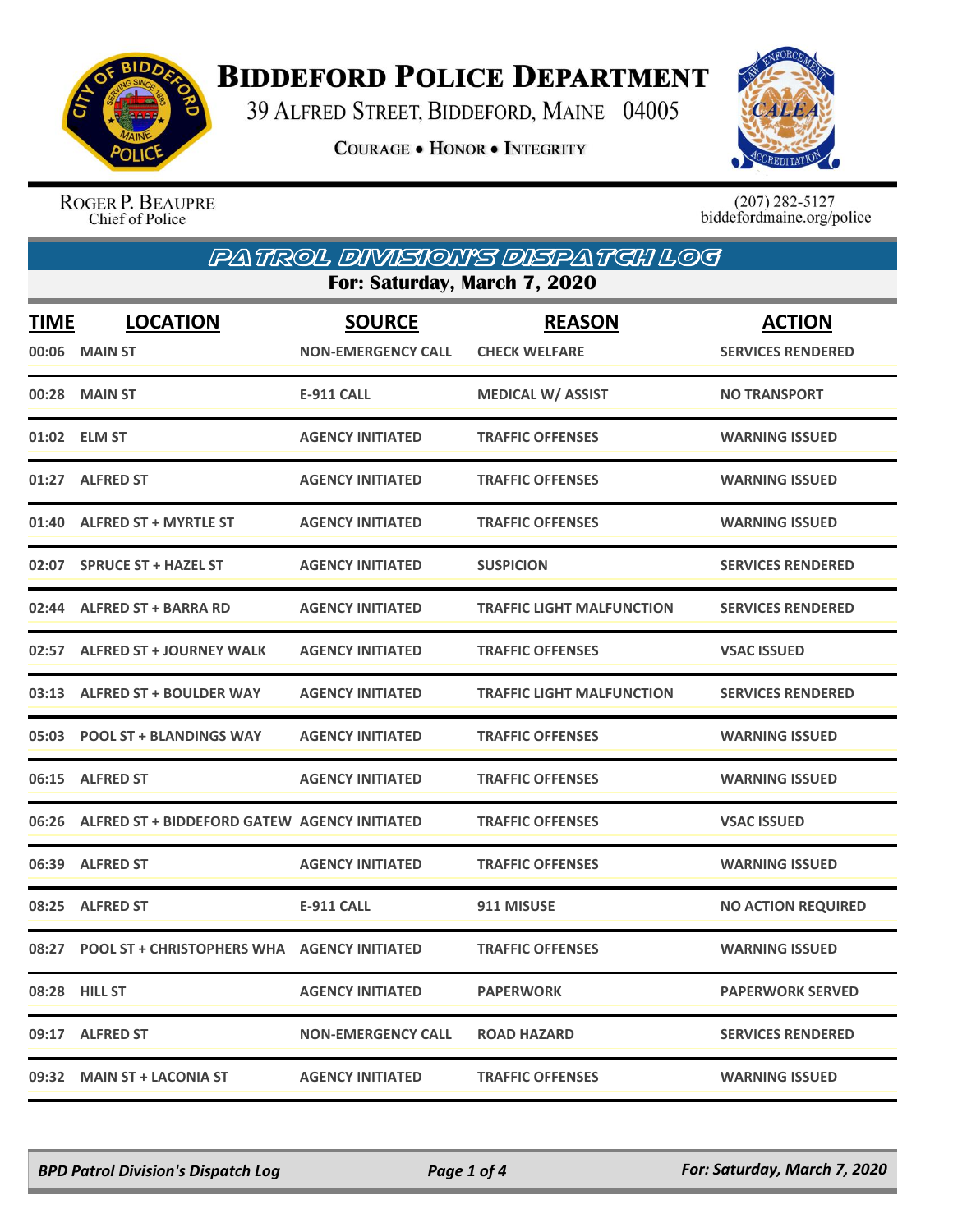| <b>TIME</b> | <b>LOCATION</b>                                                                                                                   | <b>SOURCE</b>                                                  | <b>REASON</b>                                                         | <b>ACTION</b>             |  |
|-------------|-----------------------------------------------------------------------------------------------------------------------------------|----------------------------------------------------------------|-----------------------------------------------------------------------|---------------------------|--|
|             | 09:44 POOL ST                                                                                                                     | <b>RADIO</b>                                                   | <b>ANIMAL COMPLAINT</b>                                               | <b>SERVICES RENDERED</b>  |  |
|             | 10:46 CHARLES AVE                                                                                                                 | <b>AGENCY INITIATED</b>                                        | <b>ANIMAL COMPLAINT</b>                                               | <b>SERVICES RENDERED</b>  |  |
|             | 11:02 ELM ST                                                                                                                      | <b>RADIO</b>                                                   | <b>WARRANT ARREST</b>                                                 | <b>ARREST(S) MADE</b>     |  |
|             |                                                                                                                                   |                                                                | OFFENDER: NICOLE MARIE WINGFIELD  AGE: 30  RESIDENT OF: BIDDEFORD, ME |                           |  |
|             | <b>CHARGE: WARRANT ARREST</b><br><b>CHARGE: VIOLATING CONDITION OF RELEASE</b>                                                    |                                                                |                                                                       |                           |  |
|             | 11:08 JOSHUA DR                                                                                                                   | <b>NON-EMERGENCY CALL</b>                                      | <b>ANIMAL COMPLAINT</b>                                               | <b>NO ACTION REQUIRED</b> |  |
|             | 11:17 BRISTOL ST                                                                                                                  | <b>NON-EMERGENCY CALL</b>                                      | <b>CIVIL COMPLAINT</b>                                                | <b>SERVICES RENDERED</b>  |  |
|             | 11:18 GOOCH ST                                                                                                                    | <b>NON-EMERGENCY CALL</b>                                      | <b>THEFT</b>                                                          | <b>SERVICES RENDERED</b>  |  |
|             | 11:20 BRADBURY ST                                                                                                                 | <b>NON-EMERGENCY CALL</b>                                      | <b>THEFT</b>                                                          | <b>REPORT TAKEN</b>       |  |
|             | 11:45 ELM ST                                                                                                                      | <b>E-911 CALL</b>                                              | 911 MISUSE                                                            | <b>NEGATIVE CONTACT</b>   |  |
|             | 12:07 FALL ST                                                                                                                     | <b>NON-EMERGENCY CALL</b>                                      | <b>CHECK WELFARE</b>                                                  | <b>SERVICES RENDERED</b>  |  |
|             | 12:10 LAVOIE AVE                                                                                                                  | <b>NON-EMERGENCY CALL</b>                                      | <b>DOMESTIC COMPLAINTS</b>                                            | <b>REPORT TAKEN</b>       |  |
|             |                                                                                                                                   |                                                                | OFFENDER: JOHN FRANCIS BELL  AGE: 22  RESIDENT OF: BIDDEFORD, ME      |                           |  |
|             | CHARGE: DOMESTIC VIOLENCE, AGG ASSAULT                                                                                            |                                                                |                                                                       |                           |  |
| 12:33       | <b>DUPONT AVE</b>                                                                                                                 | <b>NON-EMERGENCY CALL</b>                                      | <b>SUSPICION</b>                                                      | <b>REPORT TAKEN</b>       |  |
|             | 13:18 WESTFIELD ST                                                                                                                | <b>NON-EMERGENCY CALL</b>                                      | <b>CHECK WELFARE</b>                                                  | <b>REPORT TAKEN</b>       |  |
| 13:26       | <b>BLANDINGS WAY + POOL ST</b>                                                                                                    | <b>NON-EMERGENCY CALL</b>                                      | <b>ANIMAL COMPLAINT</b>                                               | <b>SERVICES RENDERED</b>  |  |
|             | 13:27 ELM ST                                                                                                                      | <b>E-911 CALL</b>                                              | <b>CIVIL COMPLAINT</b>                                                | <b>SERVICES RENDERED</b>  |  |
|             | 13:54 BLANDINGS WAY                                                                                                               | E-911 CALL                                                     | <b>SUSPICION</b>                                                      | <b>NO ACTION REQUIRED</b> |  |
|             | 14:20 FOSS ST                                                                                                                     | <b>NON-EMERGENCY CALL</b>                                      | <b>FIRE INFORMATION</b>                                               | <b>NO ACTION REQUIRED</b> |  |
|             | 15:06 ALFRED ST                                                                                                                   | <b>WALK-IN AT STATION</b>                                      | <b>ARTICLES LOST/FOUND</b>                                            | <b>REPORT TAKEN</b>       |  |
|             | 15:19 ALFRED ST                                                                                                                   | <b>AGENCY INITIATED</b>                                        | <b>OPER AFTER SUSPENSION</b>                                          | <b>VSAC ISSUED</b>        |  |
| 15:34       | <b>BIDDEFORD GATEWAY CTR</b>                                                                                                      | <b>NON-EMERGENCY CALL</b>                                      | <b>SHOPLIFTING</b>                                                    | <b>ARREST(S) MADE</b>     |  |
|             |                                                                                                                                   | CHARGE: THEFT BY UNAUTHORIZED TAKING OR TRANSFER - SHOPLIFTING | OFFENDER: KASSANDRA LYNN HAWE  AGE: 20  RESIDENT OF: BIDDEFORD, ME    |                           |  |
|             |                                                                                                                                   |                                                                |                                                                       |                           |  |
|             | OFFENDER: LABEN HUGH BERRY  AGE: 20  RESIDENT OF: BIDDEFORD, ME<br>CHARGE: THEFT BY UNAUTHORIZED TAKING OR TRANSFER - SHOPLIFTING |                                                                |                                                                       |                           |  |
| 15:45       | <b>BACON ST</b>                                                                                                                   | <b>AGENCY INITIATED</b>                                        | <b>PARKING COMPLAINT</b>                                              | <b>SERVICES RENDERED</b>  |  |
|             |                                                                                                                                   |                                                                |                                                                       |                           |  |

*BPD Patrol Division's Dispatch Log Page 2 of 4 For: Saturday, March 7, 2020*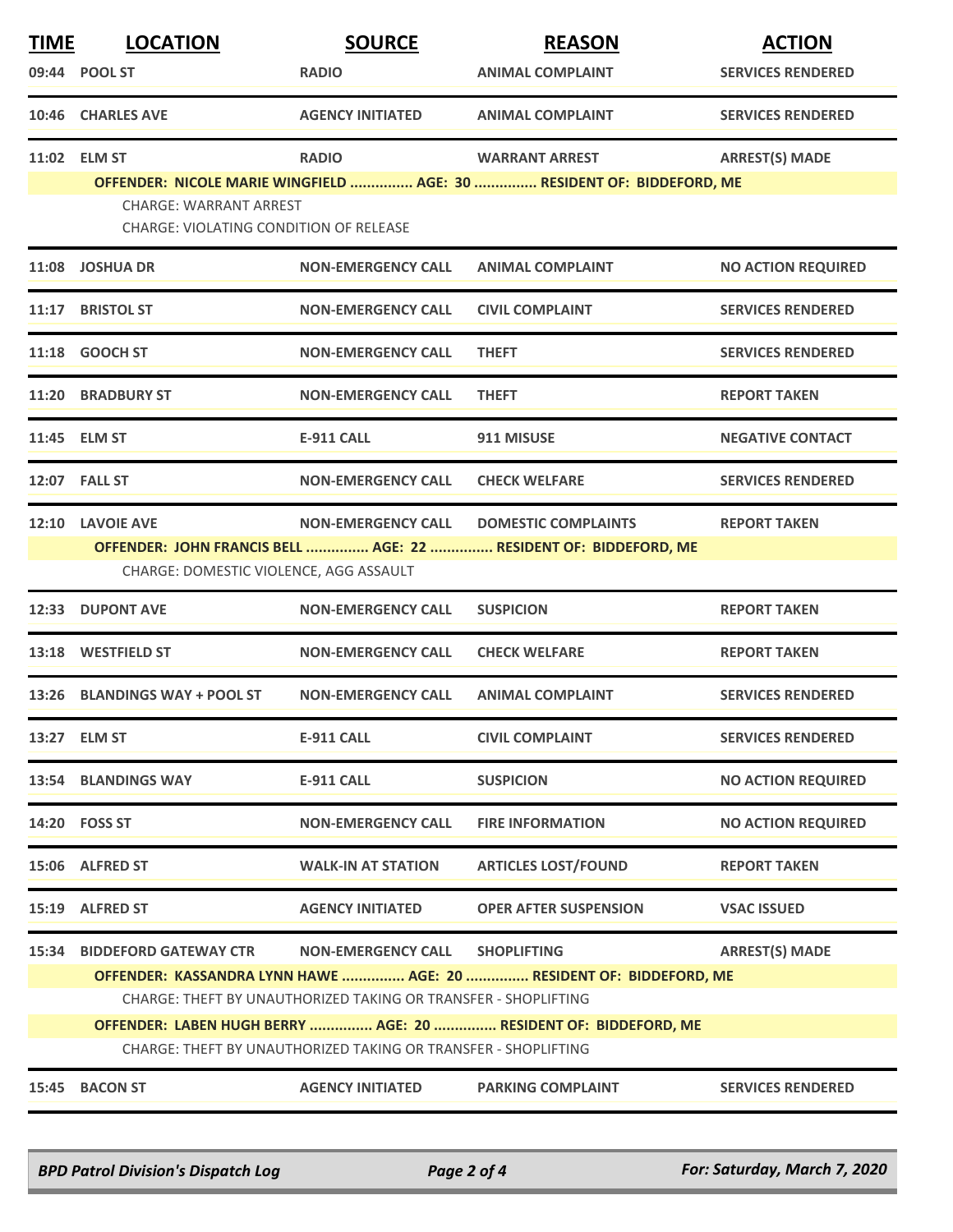| <b>TIME</b> | <b>LOCATION</b>                                                                             | <b>SOURCE</b>                                        | <b>REASON</b>                                                        | <b>ACTION</b>                |
|-------------|---------------------------------------------------------------------------------------------|------------------------------------------------------|----------------------------------------------------------------------|------------------------------|
|             | 15:56 HILL ST + KING ST                                                                     | <b>AGENCY INITIATED</b>                              | <b>PARKING COMPLAINT</b>                                             | <b>VEHICLE TOWED</b>         |
|             | 16:03 ELM ST                                                                                | <b>AGENCY INITIATED</b>                              | <b>TRAFFIC OFFENSES</b>                                              | <b>WARNING ISSUED</b>        |
|             | 16:16 POOL ST + GEORGE ST                                                                   | <b>AGENCY INITIATED</b>                              | <b>TRAFFIC OFFENSES</b>                                              | <b>WARNING ISSUED</b>        |
|             | <b>16:35 PARKVIEW CT</b>                                                                    | E-911 CALL                                           | 911 MISUSE                                                           | <b>UNABLE TO LOCATE</b>      |
|             | 16:39 SOUTH ST                                                                              | <b>AGENCY INITIATED</b>                              | <b>TRAFFIC OFFENSES</b>                                              | <b>WARNING ISSUED</b>        |
|             | 16:41 ELM ST                                                                                | <b>AGENCY INITIATED</b>                              | PROTECTION FROM ABUSE SERVICE NEGATIVE CONTACT                       |                              |
|             | 17:02 MEDICAL CENTER DR                                                                     | <b>E-911 CALL</b>                                    | 911 MISUSE                                                           | <b>NO ACTION REQUIRED</b>    |
|             | 17:15 ELM ST                                                                                | <b>AGENCY INITIATED</b>                              | <b>PAPERWORK</b>                                                     | <b>NEGATIVE CONTACT</b>      |
|             | 17:46 JEFFERSON ST + WASHINGTON S AGENCY INITIATED                                          |                                                      | <b>TRAFFIC OFFENSES</b>                                              | <b>WARNING ISSUED</b>        |
|             | 17:51 LIND AVE                                                                              | <b>AGENCY INITIATED</b>                              | <b>PROTECTION FROM ABUSE SERVICE PAPERWORK SERVED</b>                |                              |
|             | 18:06 ALFRED ST                                                                             | <b>NON-EMERGENCY CALL</b>                            | <b>TRAFFIC LIGHT MALFUNCTION</b>                                     | <b>REFERRED OTHER AGENCY</b> |
|             | 18:09 JEFFERSON ST                                                                          | <b>E-911 CALL</b>                                    | <b>DISTURBANCE / NOISE</b>                                           | <b>WARNING ISSUED</b>        |
|             | 18:42 JEFFERSON ST                                                                          | <b>E-911 CALL</b>                                    | <b>DISTURBANCE / NOISE</b>                                           | <b>ARREST(S) MADE</b>        |
|             |                                                                                             | CHARGE: DISODERLY CONDUCT, LOUD NOISE, PRIVATE PLACE | OFFENDER: JOHN GEORGE LADAKAKOS  AGE: 31  RESIDENT OF: BIDDEFORD, ME |                              |
|             | 19:23 ALFRED ST + MAY ST                                                                    | <b>AGENCY INITIATED</b>                              | <b>TRAFFIC OFFENSES</b>                                              | <b>WARNING ISSUED</b>        |
|             | 19:34 EMERY ST                                                                              | <b>NON-EMERGENCY CALL</b>                            | <b>DISTURBANCE / NOISE</b>                                           | <b>WARNING ISSUED</b>        |
|             | 19:56 EMERY ST                                                                              | <b>AGENCY INITIATED</b>                              | <b>VIOL PROTECTION FROM ABUSE</b>                                    | <b>REPORT TAKEN</b>          |
|             | 20:39 BOULDER WAY + ALFRED ST                                                               | <b>AGENCY INITIATED</b>                              | <b>TRAFFIC OFFENSES</b>                                              | <b>WARNING ISSUED</b>        |
|             | 21:32 ALFRED ST + GRAHAM ST                                                                 | AGENCY INITIATED WARRANT ARREST                      |                                                                      | <b>ARREST(S) MADE</b>        |
|             | OFFENDER: TYLER D SMYTHE  AGE: 21  RESIDENT OF: BUXTON, ME<br><b>CHARGE: WARRANT ARREST</b> |                                                      |                                                                      |                              |
|             | 21:48 ELM ST                                                                                | <b>NON-EMERGENCY CALL</b>                            | <b>DISTURBANCE / NOISE</b>                                           | <b>SERVICES RENDERED</b>     |
|             | 22:15 VINCENT AVE                                                                           | <b>NON-EMERGENCY CALL</b>                            | <b>SUSPICION</b>                                                     | <b>SERVICES RENDERED</b>     |
|             | 22:41 SUMMER ST                                                                             | <b>NON-EMERGENCY CALL</b>                            | <b>CHECK WELFARE</b>                                                 | <b>SERVICES RENDERED</b>     |
|             | 23:05 ELM ST                                                                                | <b>AGENCY INITIATED</b>                              | <b>TRAFFIC OFFENSES</b>                                              | <b>WARNING ISSUED</b>        |
|             | 23:11 POOL ST                                                                               | <b>AGENCY INITIATED</b>                              | <b>TRAFFIC OFFENSES</b>                                              | <b>WARNING ISSUED</b>        |
|             |                                                                                             |                                                      |                                                                      |                              |

*BPD Patrol Division's Dispatch Log Page 3 of 4 For: Saturday, March 7, 2020*